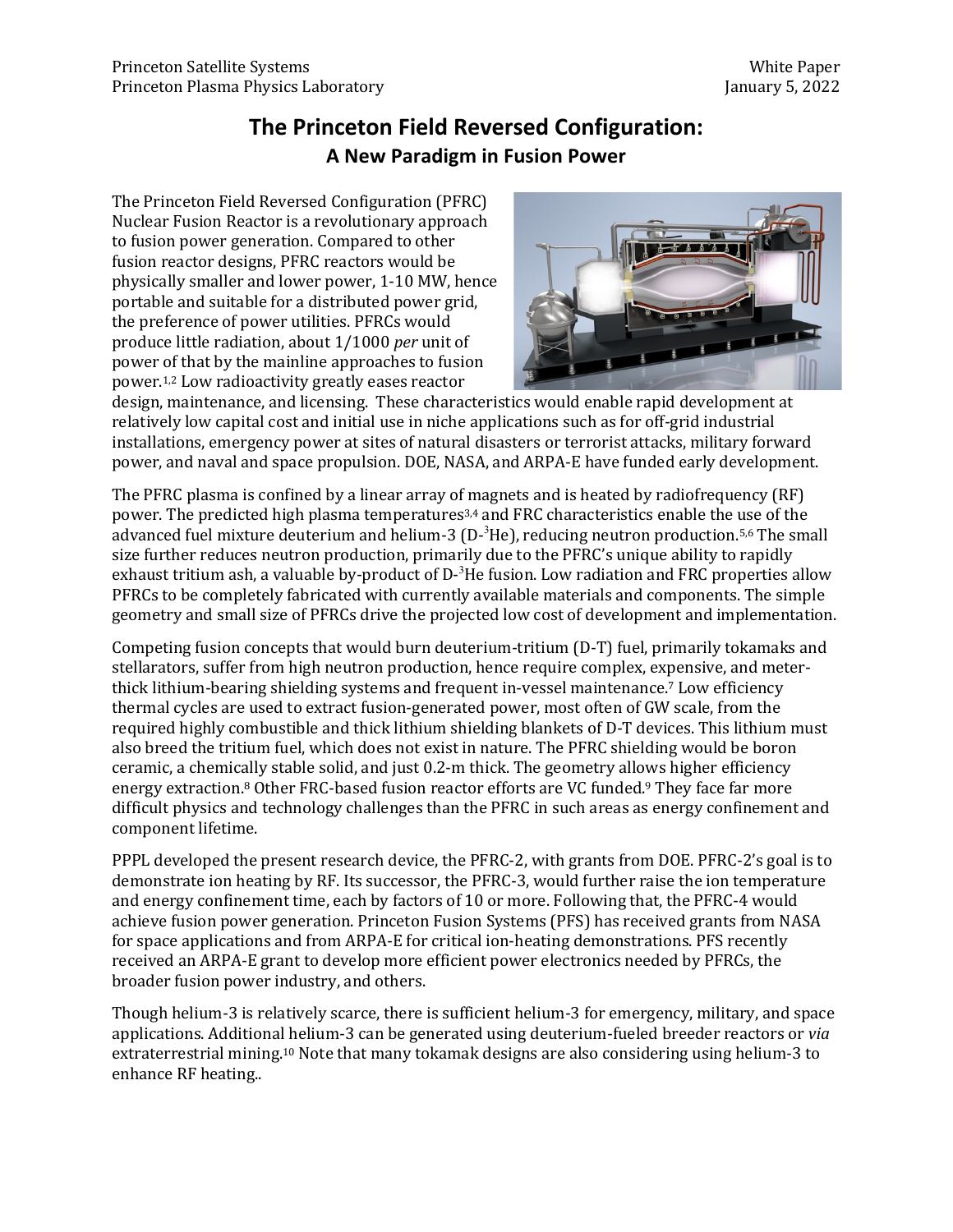# PFRC: Small, Simple, Clean

The PFRC is small, with a plasma radius of just  $0.25$  m and a length near 2 m. Power plants of this size are portable. The size is intimately related to underlying physics processes, one being exhaust of the fusion ash products by cooling and entrapment in a flowing cool plasma outer layer. PFRC reactors cannot be made considerably larger in radius without compromising their cleanliness and stability. The small radius requires RF heating, a technique more reliable and with better developed components than neutral beam heating, the latter favored by proponents of larger fusion reactors. PFRCs can be configured for a range of power levels by adjusting the length. PFRC modules of 1-10 MW can readily be added to or removed from a particular site to suit its evolving needs.

The geometry of the PFRC is linear, consisting of an array of coaxial magnets, as shown in Figure 1. There are no interlocking or unusually shaped magnets as required in donut-shaped tokamaks and cruller-shaped stellarators, respectively. PFRCs require a magnetic field strength already available in commercial superconducting magnets, being similar in size and field strength to those used in current MRI machines. This synergy will drive down the cost of the magnets. No expensive and lengthy magnet development program is needed.



*Figure 1. Schematic of the PFRC. Cool plasma flows from left to right around the fusion region, absorbing the power and transporting the ash to the extraction region.* 

The RF equipment for plasma heating and current drive can take advantage of recent developments in solid-state amplifier technology, reducing size and cost while producing several 100 kWs of power. 

The minimum research goal for PFRCs is a plasma whose ions have reached fusion-relevant temperatures and densities. Once the associated physics has been demonstrated, designing a commercial reactor is an engineering exercise. We intend to heat ions to 1 keV in PFRC-2, which is an initial proof-of-concept of the physics. Heating ions to 5 keV in PFRC-3 would follow, to test important aspects of the technology and the physics in a higher temperature regime. 5-keV ions are considered the fusion benchmark and would provide full viability of the PFRC approach.

D- $^3$ He reactors, with their superior cleanliness and safety, can be used in proximity to densely populated and sensitive places including submarines, emergency power generation in hospitals,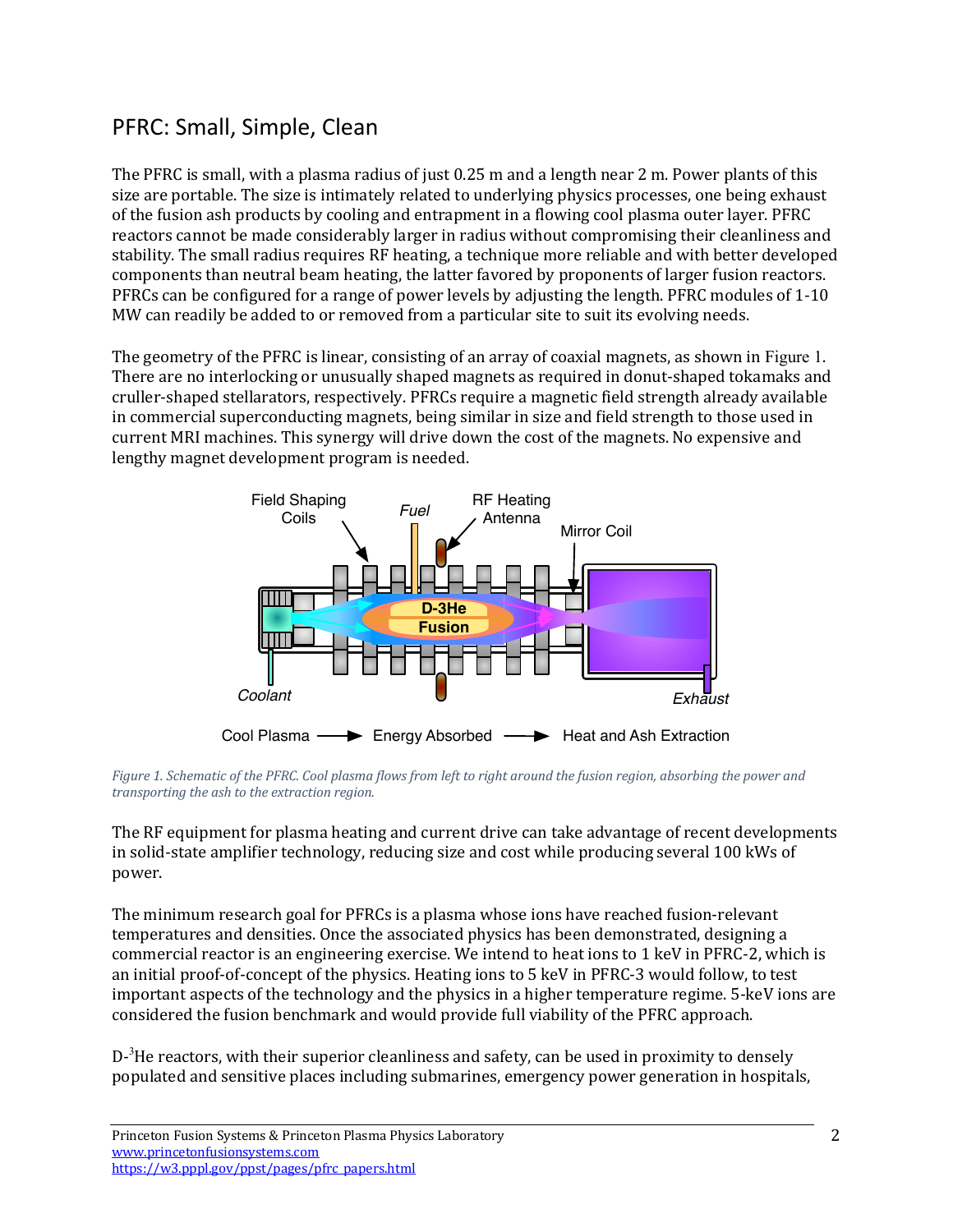military vehicles and encampments, and cities. The low weight of the thin shielding required in PFRCs is an important reason that these reactors are suitable for applications in space.

Initially, the number of PFRC reactors will be limited to  $\sim$  100 by availability of <sup>3</sup>He, a rare element with several valuable markets. To overcome this limitation, a class of  $3$ He-catalyzed D-D fusion PFRC reactors using the same configuration and heating technology is possible.<sup>11</sup> Though less clean than D-3He reactors, only seawater is needed for fuel. This will increase terrestrial power generation applications and could, one day, provide baseload power.

### PFRC Innovations

### 1. Odd-Parity RF plasma heating and current drive

PFRC is built upon the innovative radiofrequency  $(RF)$ plasma heating and current drive technique termed *oddparity rotating magnetic fields, RMF<sub>0</sub>. This refers to the* geometry of the RF antenna used. The antenna, placed outside and encircling the plasma, generates a time-varying magnetic field on each side of the plasma's axial midplane. This magnetic field has the same parity  $-$  the same mirror symmetry – as the FRC itself. With antenna and its magnetic field symmetries identical to the FRC's, closed field lines in the FRC region result, increasing confinement time  $- a$ critical metric to allow the hot ions enough time to fuse.<sup>12</sup>



Figure 2., Odd-parity RF heating creates closed *field lines, improving the plasma confinement*

FRCs driven with even-parity antenna failed to produce good confinement.

The frequency of the RF heating is specially selected to heat ions, especially the  ${}^{3}$ He ions. Keeping the  $^3$ He ions hotter than the D ions would further reduce neutron production. In a PFRC, ions are accelerated by an azimuthal electric field generated by the time-varying RMF<sub>0</sub>. In addition to heating the plasma, the RF drives plasma current essential for sustaining the plasma's shape and has also seen to improve stability.

#### 2. D-3He fueled with Intrinsic Tritium Removal

Advanced fuels for fusion reactors are those which create fewer neutrons than D-T, the fuel mixture which burns at the lowest plasma temperature. The three advanced-fuel mixtures considered possible are  $p^{-11}B$ , D-3He and D-D. Here we discuss two aspects of D-3He. Other aspects of D-3He and ones of p-<sup>11</sup>B and D-D are described later.

Though D-3He fusion produces no neutrons directly, unavoidable D-D fusion also takes place. This produces T which would quickly fuse with the plasma's D and generate neutrons that damage and activate materials and are harmful to humans. The PFRC's small size compared to the fusionproduced T<sup>+</sup> gyro radius (radius of motion of the particle around the field lines) *naturally* allows the energetic T to be exhausted rapidly, in a few ms.<sup>13</sup> The process is akin to the drag that causes a satellite to decelerate as it enters the earth's atmosphere. In the PFRC, the T decelerates in a cool flowing plasma layer outside the FRC core, Figure 3. Once in that layer, the T moves away from the core, hence does not fuse.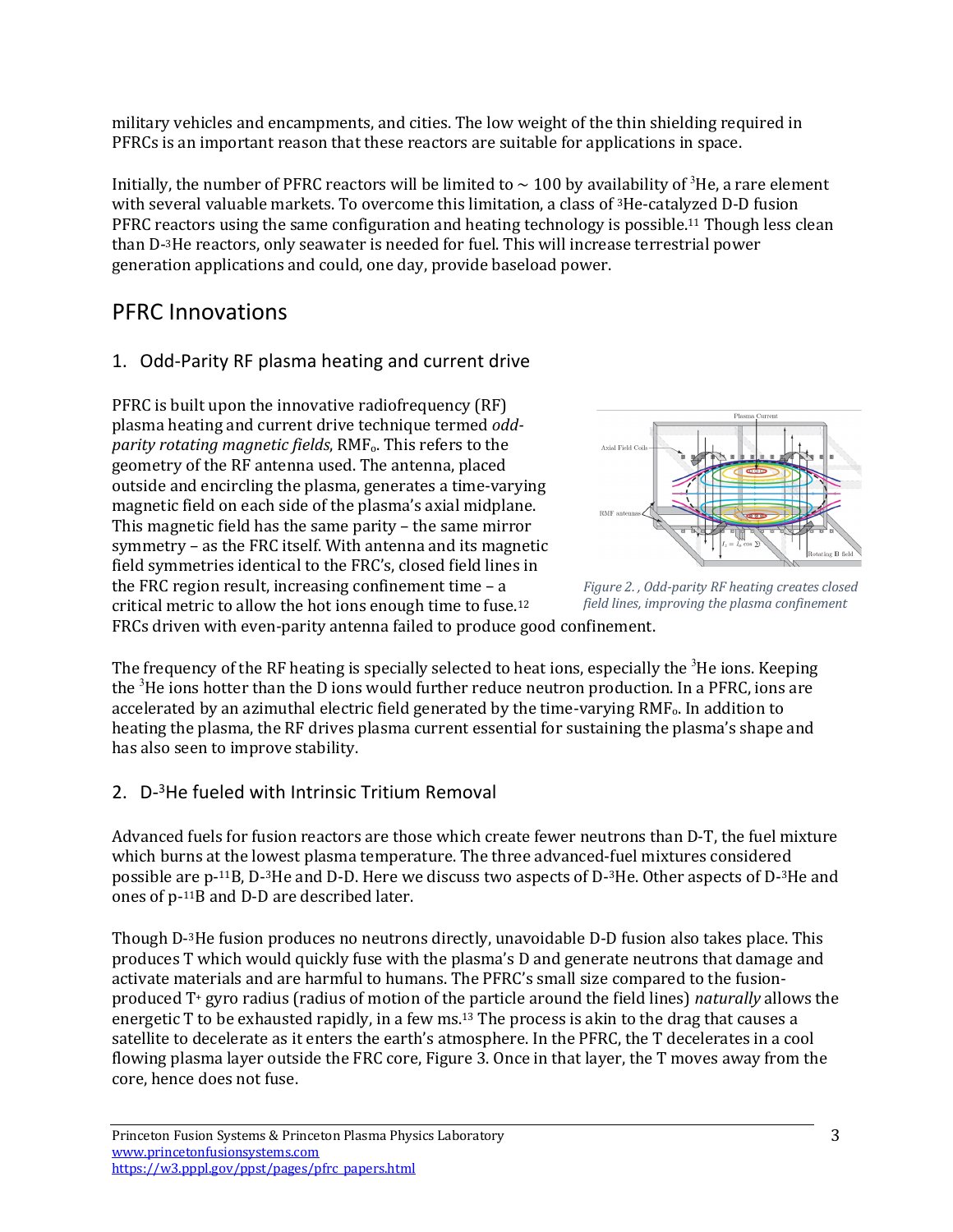If  $D^{-3}$ He is such a good fuel, why could tokamaks not use it? Among the numerous reasons are: 1)

tokamaks are big, producing GWs of power. A single 1-GW tokamak would consume all the terrestrially available <sup>3</sup>He (each year) in 5 weeks, hardly enough time to make the capital investment worthwhile, let alone learn how to control the fusion process; 2)  $D^{-3}$ He releases all its energy as charged particles. The resulting heat flux on the tokamak divertor plates exceeds that tolerable by about an order of magnitude; 3) because D-<sup>3</sup>He fusion requires a 10x higher ion temperature than D-T, a 3x stronger magnetic field is needed, well beyond even high-temperature superconducting magnet technology; and 4) the large tokamak size does not allow rapid removal of the T formed by one D-D fusion branch. Neutrons are then formed by D-T fusion at nearly the same rate as for pure D-T burning devices, largely negating the benefit of <sup>3</sup>He.



Figure 3. Tritium gyro radii initially cross in *and out of the cool outer plasma layer, causing them to lose energy until they are captured by the layer's field lines and exit the engine. (M. Chu-Cheong)*

#### 3. High efficiency power and propulsion

As noted above, *via* "standard" low efficiency thermal processes, D-T reactors extract and convert to electricity the fusion energy deposited in the meter-thick neutron-absorbing blankets outside the plasma. The primary reason for this, *i.e.*, extracting the fusion energy from the blanket, is that 80% of the fusion energy produced by D-T is in the form of neutrons which are absorbed in the blanket. Standard thermal processes, those possible with Li-bearing blankets, have an efficiency near 30%.

Advanced fuels release most of their fusion energy as charged particles. The remainder is released as photons. Both energy loss channels allow direct energy conversion, providing efficiencies above 60%. For space propulsion applications, the charged particles themselves can be used as propellent, hence the name "direct fusion drive (DFD)" applied to our rocket engine concept. The rocket engine does not require an intermediary inefficient electricity production step.

#### 4. The proper size and shape

A critical aspect of the PFRC design is its relatively small size. This size was chosen for several reasons. Firstly, it is all that is needed for net power production because the energy confinement in FRCs is "classical", about 10x better than the best attainable in tokamaks, "neoclassical". Secondly, the small size – defined as when the fuel ion gyro radii are comparable to the plasma size – places the plasma in the kinetic regime, not the instability-prone fluid regime. Thirdly, a small size fits well into a sound business plan, requiring less capital investment and opening niche applications for which the cost of electricity is far less important than when competing in the consumer electricity market.

The question is often asked, why can the PFRC be so small compared to tokamak reactor designs? Consider the triple product of the plasma density (n), energy confinement time  $(\tau)$ , and  $temperature(T)$ ,  $n\tau T$ , the commonly used figure-of-merit for fusion. This can be related to device properties by the equations for energy confinement time and plasma  $\beta$ , the ratio of the plasma pressure to the magnetic field energy density,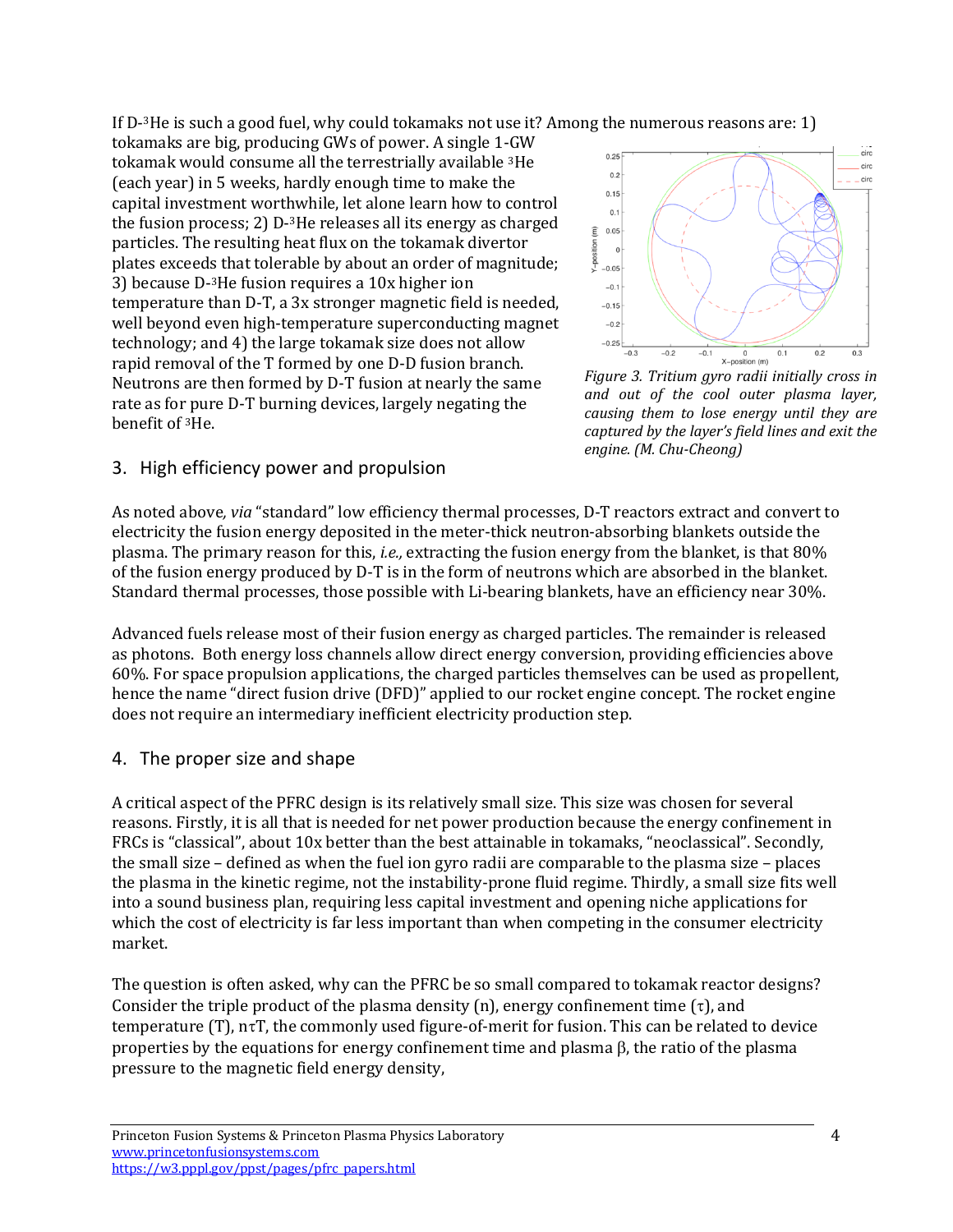$\tau = a^2/X$ , where X is the plasma's thermal conductivity and *a* is the plasma's radius,  $\beta = 8\pi nT/B^2$ .

Combining these yields the triple product,

$$
n\tau T = (B^2a^2) (\beta/8\pi X).
$$

To achieve high ntT, tokamak proponents choose to increase the first factor, *a* (ITER) and B (SPARC/ARC), both expensive. FRCs, however, naturally have 20 times greater  $\beta$  than tokamaks (1) vs 0.05) and 10 times smaller X (classical heat transport *vs* neoclassical). Operating at the same B, FRCs can have a factor of 14 smaller radius. It is important to note that donut- (or cruller)-shaped plasmas – true toroids with "holes" along their major axis and the inner legs of magnetic coils threading through that hole  $-$  have higher magnetic field at the inner legs of their magnets than at the plasma's minor axis; in contrast, solenoidal plasmas, like FRCs, have the same (maximum) magnetic field strength on their axis as at the coils, further increasing the attractiveness of FRCs.

We note that for the small PFRC to operate in steady state, not as a pulsed power source which faces severe cyclical stress problems, necessitates RF heating instead of compression or energetic beams, the latter which would pass through a small plasma.

Again, FRCs have no magnets on the plasma's inboard side, the aforementioned "hole," while stellarators and tokamaks do. Both inner and outer legs of stellarator and tokamak magnets need shielding from the neutrons. The net thickness of their shielding is greater than 4 m across the diameter while only 0.4 m for a PFRC.

### Assessment of the Competition

There are several well-publicized VC-backed fusion companies: General Fusion (GF), TAE Technology, Helion, Commonwealth Fusion Energy (CFE), and Tokamak Energy (TE).

The D-T burning groups, CFE and TE, aim to develop tokamak reactors. They face two enormous tritium technology problems: breeding (and extracting) T and developing neutron resistant materials. No credible solutions for how to solve these problems have been tested or even proposed. Moreover, these two companies describe GW-size fusion reactors, requiring large capital investment and protracted licensing endeavors. We noted that tokamaks have thick shielding and low  $\beta$ , hence use their expensive magnetic field inefficiently. (Because of the spatial variation of the quantities that define  $\beta$ , a volume-average of  $\beta$  is often specified.)

There are university and national lab efforts to explore D-T stellarators as fusion reactors. The largest presently operating stellarator, the W7X in Germany, took over twenty years longer than first announced intended to build, largely due to the complexity of the magnet coils required to generate the cruller-like fields. W7X's size is comparable to tokamaks operating in the 1970's. Based on this, one could estimate 50+ years to get to the ITER scale and an additional century to produce power for the grid. Stellarators would face the same unsolved neutron problems as tokamaks.

The two FRC-based efforts, TAE and  $\text{Helion}^{14}$ , recently received billion-\$ levels of financial support from VCs. The TAE effort focuses on 4-m-plasma-diameter, 0.5-1 GW, p-<sup>11</sup>B-fueled, beam-heated,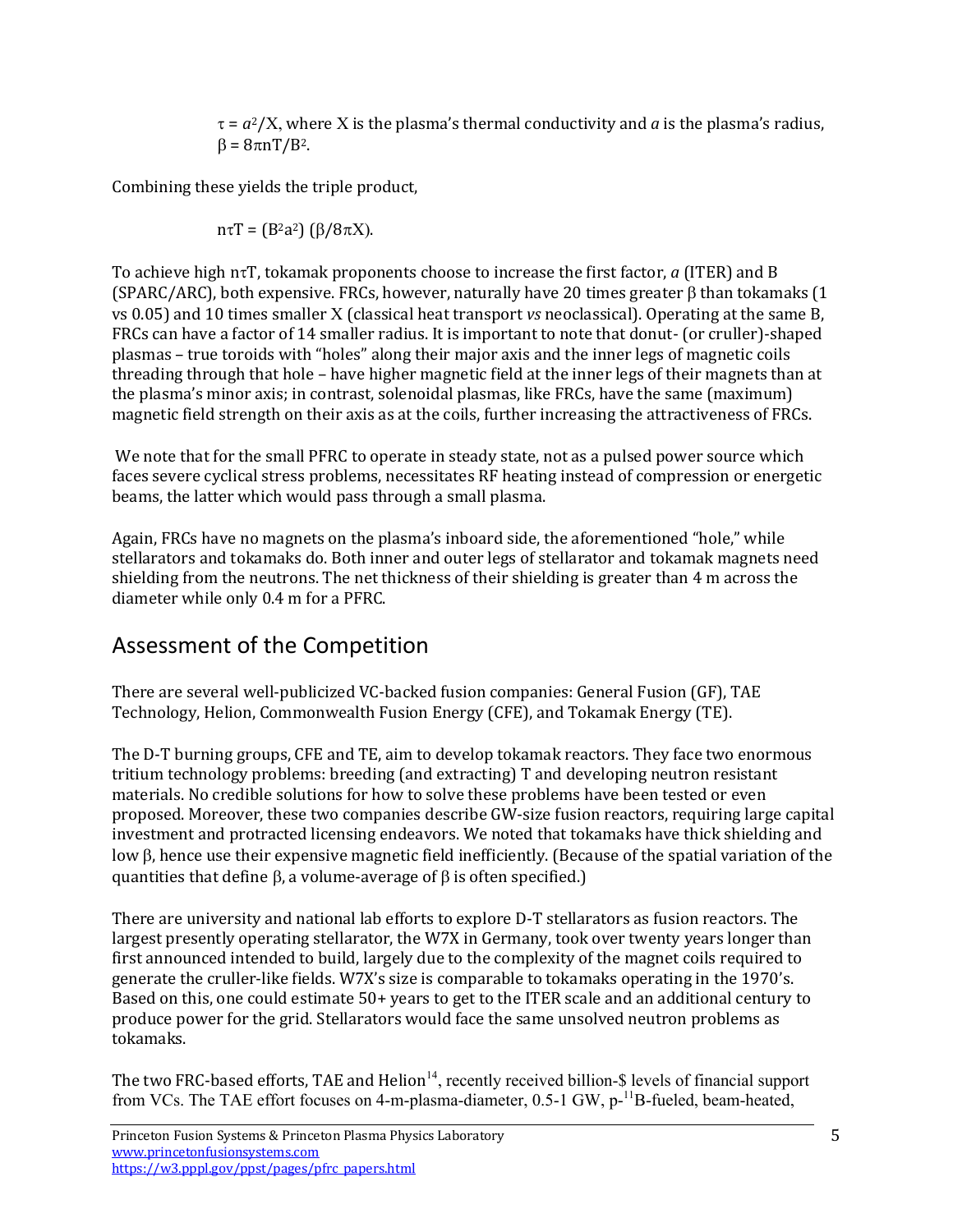steady-state reactors; the Helion's design is for 0.05-m-plasma-diameter, 0.1-0.5 GW, D-D fueled (He<sup>3</sup>catalyzed), compression-heated, pulsed reactors.  $p^{-1}B$  is unlikely to provide net energy gain for three reasons: 1) the energy released *per* fusion reaction is about 1/2 that from D-<sup>3</sup>He or D-T fusion; 2) p-<sup>11</sup>B fusion requires a higher plasma temperature than  $D^{-3}$ He, increasing the energy loss by radiation; 3) for the same plasma electron density, the product of the fusing-ion densities, which sets the fusion power, is 4 times lower than D-T's. The net result is an 8-fold drop in fusion power. No scheme for solving this poor energy balance problem has been described.

The D-D approach supported by Helion has no way to remove the T ash. When the inevitable D-T fusion occurs, damaging neutrons are released causing the same materials problems as in D-T tokamaks. A Helion reactor would be pulsed at  $1 \text{ Hz}$ ,  $3 \times 10^7$  pulses in each year. Severe stress problems would arise.

None of the VC fusion companies have technology that can produce a reactor as small as 1 MW or even 10 MW. In that sense, the competition for the PFRC is small fission (anything under 200 MW, down to 3-5 MW), and diesel and propane generators. Small fission does not solve the complex problems of radioactive fuel and proliferation issues, radioactive waste, nor the low overall efficiency of fission requiring large volumes of wastewater. Diesel and propane generators require logistics pipelines of fuel and produce fossil fuel emissions. PFRC would solve these problems by providing an energy source that does not need to be refueled throughout its 30-year design life.

A Chinese energy company, ENN, has built a copy of the PFRC, and may be working towards a 1 to 10 MW class fusion reactor and is working on other compact fusion device designs.<sup>15</sup>

### PFRC Fusion Reactor Business Model

Small PFRCs could be manufactured in a single plant and shipped, completed and fueled, to a customer or site. The end business model is "pay per unit". Service contracts would provide additional revenue streams. We envision a minimum of two models, likely 1 MW and 10 MW, which may utilize the same magnet design but differ in length. The revenue plan is to first pursue a highvalue space or military application for a full-scale prototype, expecting \$25M profit on a \$500M contract. Additional space or military units, from 1 to 10 per year, would provide \$5M profit on \$100M units. Civilian commercial units would then become available at about \$50M per 10 MW (\$0.02/kWh over 30-year reactor lifetime). The first use of fusion reactors by NASA and the military, preceding consumer applications, follows the example of Admiral Rickover when he developed the US's nuclear navy. The benefits of military testing cannot be overstated.

# Intellectual Property

Four US patents have been granted for the PFRC technology and four in process:

- 1. Method to Reduce Neutron Production in Small Clean Fusion Reactors, #9,767,925
- 2. Method to Produce High Specific Impulse and Moderate Thrust from a Fusion-Powered Rocket Engine, aka "Fusion-Powered Rocket Engine", #9,822,769
- 3. In Space Startup Method for Nuclear Fusion Rocket Engines, #10,811,143
- 4. Fueling Method for Small, Steady-State, Aneutronic FRC Fusion Reactors, #10,811,159